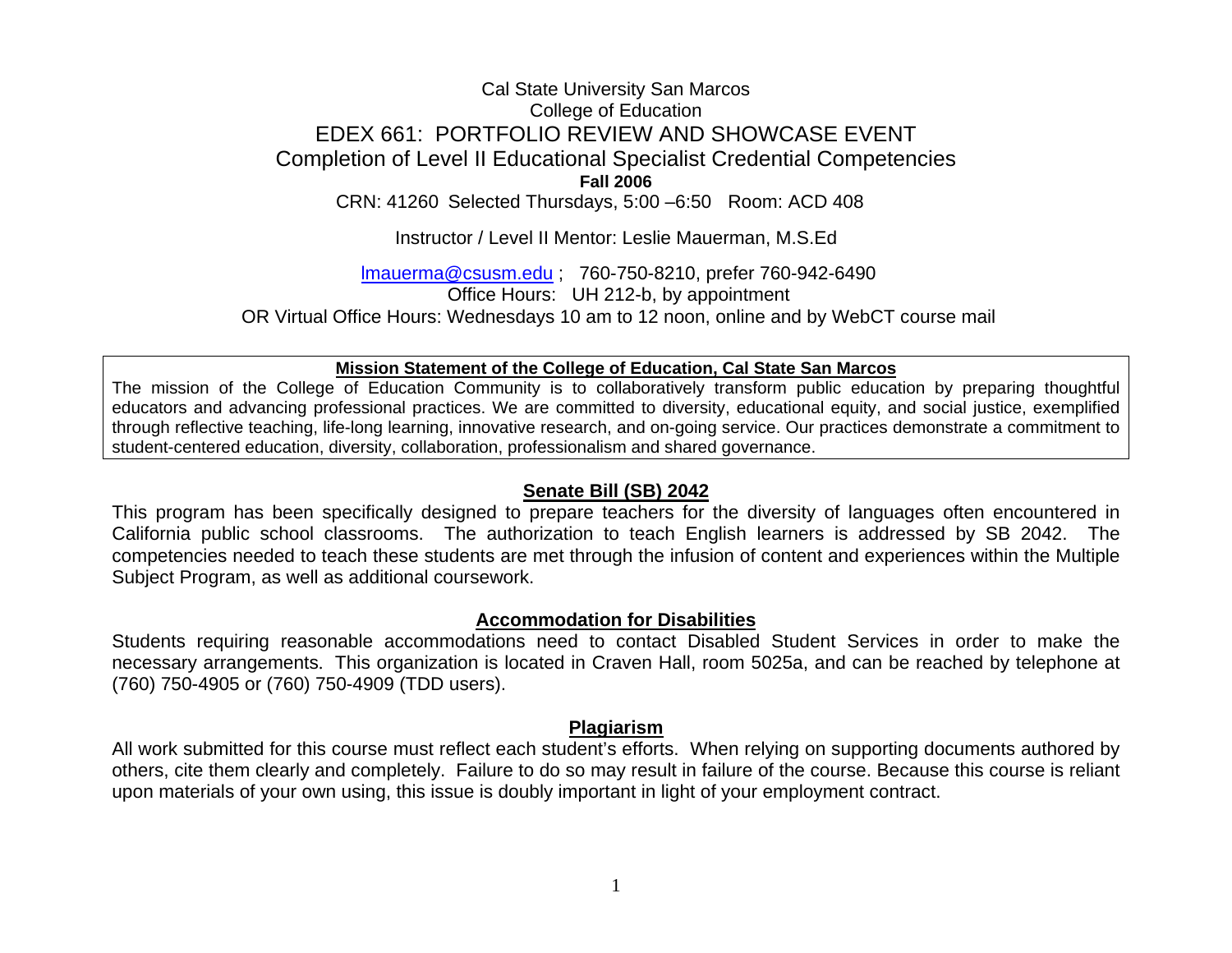## **EDEX 661 Course Description and Objectives**

This course is the second in a series of two courses (EDEX 660 and EDEX 661) designed to be taken sequentially. The primary goal of this semi-independent seminar is engage in support, guidance and self/peer/instructor monitoring the development of the Special Education professional throughout his/her induction process. The course is intended to cover the span of two years of the CSUSM Level II program, whether or not the candidate chooses to complete a Master's degree. State law requires that the clear Level II credential be completed within 5 years following the issuance of the preliminary credential; however CSUSM encourages teachers to complete this process within a two-year framework to enhance professional development and teacher performance.

Additionally, this course requires full time employment in public or private school settings in the State of California, as well as participation in professional development and other education-related contexts. It is also a state requirement that the school district where the candidate is employed agree to assign an on-site peer support provider for the candidate during the process. This support provider is often a person similar to a BTSA support provider, if not the same person, who will work with the candidate throughout the process and attend his/her capstone presentation event. In the event that the employer or the support provider changes during the induction process, a new agreement and letter of verification must be submitted to student services.

This course is specifically designed:

- to extend candidates' knowledge and professional skill through documentation of current professional and personal work, research and ongoing practice in the field of education,
- to encourage further infusion of technology/best practices/ collaboration in the field of Special Education through a capstone experience of a presentation event,
- to refine, complete and polish the professional licensure portfolio, documenting and displaying evidence of competency in each of the standard areas of the Level II California Competencies for Educational Specialist Clear Credential.

# **Required Texts**

No additional text required for this course, the second half of the two-part Portfolio Development Seminar. Refer to Campbell text from EDEX 660, as well as various articles found on the class. Students enrolling in EDEX660 after Spring 2006 will be required to obtain a subscription to Task Stream (www.taskstream.com ) in order to maintain a digital portfolio See notes at the bottom of this syllabus for recommended readings and professional texts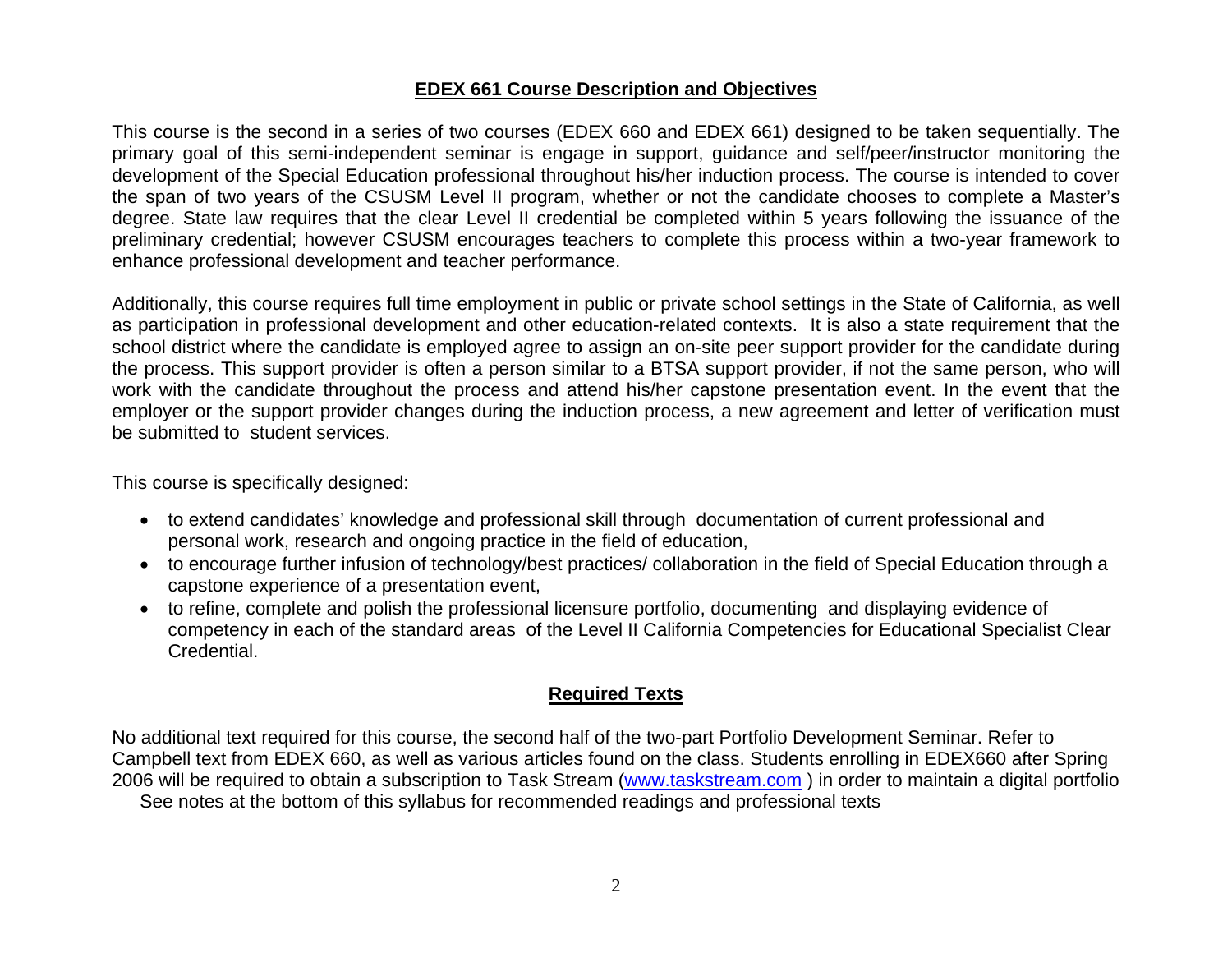# **Course Requirements**

As detailed on the WebCT course requirements page, candidates for completion of the Level II specialist credential must:

- Attend class meetings, at *least* one peer-review small group meeting,
- Attend and actively participate in at least one pre-scheduled geographical group meeting.
- Work with his/her support provider on an ongoing basis, to be documented through the completion of the standards competency standards forms with the university supervisor at the end of the course.
- Continually build and review/refine/ add to the actual items of evidence, housing each piece of evidence as detailed in the portfolio requirement page, found at the end of this syllabus.
- Participate both as a presenter and an exhibitor in the culminating event of the course, including, but not limited to a university student sponsored Portfolio Showcase Event.
- Complete at least one additional service task for the implementation of the Showcase.
- Follow through with all required paperwork and finishing portions of the documentation required for the credential with student services, including revamping any portions of the portfolio which, in the estimation of the district support provider and/or the university supervisor, need remediation of additional documentation in order to demonstrate competence.

# **Summative Assessment Criteria for COE Courses**

*EVEN THOUGH THIS IS ACTUALLY A CREDIT/NO CREDIT COURSE, THE FOLLOWING CRITERIA SHALL ALSO APPLY TO EDEX 660. Please understand that, at this level, much of this information may appear to be unnecessary and redundant. It is included only for those very few who fail to meet minimum requirements and cannot be recommended by the university due to their own choices.* 

## **"A" students:**

- 1. demonstrate serious commitment to their learning, making full use of the learning opportunities available to them, whatever that may be, searching out implications of their learning for future use.
- 2. complete ALL major assignments thoroughly, thoughtfully, and professionally, receiving 3.5 4 average on all assignments.
- 3. make insightful connections between all assignments and developing an overall understanding of teaching ; continually question and examine personal assumptions in a genuine spirit of inquiry.
- 4. show high level achievement of or progress toward course goals (see syllabus).
- 5. always collaborate with colleagues in professional and productive ways, working with integrity to enhance each participant's learning .
- 6. consistently complete all class preparation work, ready to engage in thoughtful and informed discourse.
- 7. demonstrate responsibility to meeting attendance requirements (see syllabus).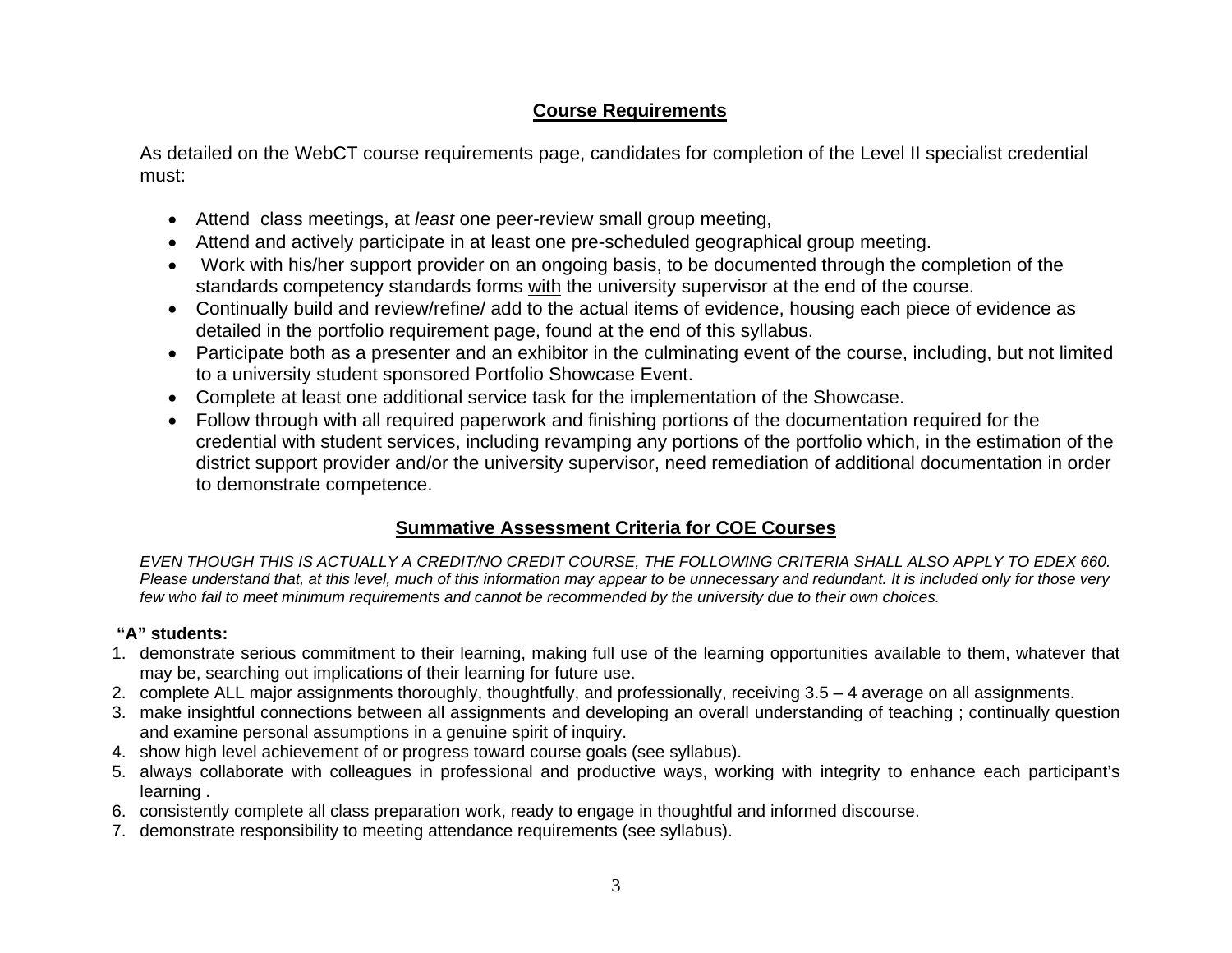### **"B" students:**

- 1. comply with the course requirements and expectations.
- 2. complete ALL major assignments, usually thoroughly, thoughtfully, and professionally, receiving 2.5 –3.5 on assignments.
- 3. usually connect assignments to developing overall understanding of teaching; may be satisfied with "accepting" their learning as it's "received" without deep examination of their and others' assumptions or seeking a deeper understanding of the implications.
- 4. show reasonable achievement of or progress toward course goals (see syllabus).
- 5. generally collaborate with their colleagues in professional and productive ways, enhancing each participant's learning.
- 6. complete most class preparation work, usually ready to engage in thoughtful and informed discourse
- 7. demonstrate responsibility to meeting the attendance requirements (see syllabus).

# **"C" students:**

- 1. demonstrate an inconsistent level of compliance to course requirements and expectations.
- 2. complete ALL assignments but with limited thoroughness, thoughtfulness, and/or professionalism, receiving 2 2.5 average on all assignments, OR fail to complete one major assignment.
- 3. **make limited connections between assignments and their developing overall understanding of teaching; may not be open to examining personal assumptions or implications**.
- 4. attempt but show limited progress in achieving course goals (see syllabus).
- **5. collaborate with their colleagues in ways that are not always professional or productive; participant's colleagues may be distracted from learning.**
- 6. complete some class preparation work and are generally under-prepared to engage in thoughtful or informed discourse.
- 7. meet the minimum attendance requirements (see syllabus).

**"D" or "F" students** fail to meet the minimum requirements of a "C." The specific grade will be determined based on rate of assignment completion, attendance, etc.

# **GRADING NOTES**

- ¾ Students must meet the average attendance and assignment score requirements to be eligible for the grade described. These are "prerequisites" for being eligible for a particular grade.
- $\triangleright$  Students falling in between grade levels will earn a + or at the instructor's discretion, depending on where they meet the criteria most fully.

**In order to receive a California State Teaching Credential, you must maintain a B average in your College of Education coursework and receive no lower than a C+ in any one course. A grade lower than a C+ indicates serious concern about a student's readiness or capacity for a teaching credential—significant concerns exist about his/her quality of learning, quality of work, and ability to manage the rigors of an actual teaching position. If you are concerned about meeting this requirement at any time, you NEED TO speak with your instructor immediately.**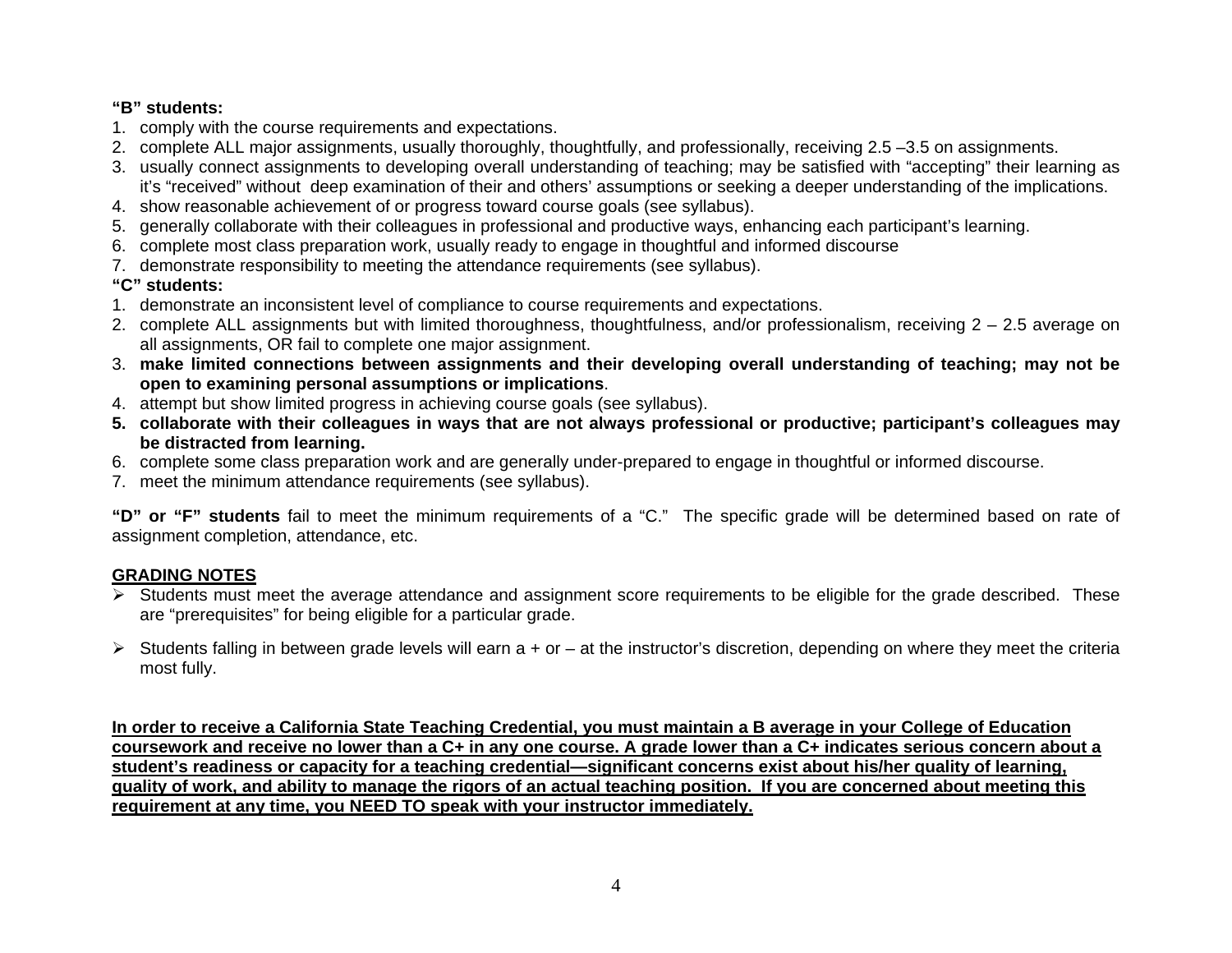# **Grading Policy**

All students will come prepared to class; documentation assignments and independent work will be completed on an individual basis

All required work is expected to be on time. Life and death situations will be handled on a case-by-case basis, as determined by the instructor.

It is expected that students will proofread and edit their work prior to submission. Students will ensure that the text is error-free (grammar, spelling), and ideas are logically and concisely presented. Refer to American Psychological Association (APA) manual, 5<sup>th</sup> edition, for guidance. Neglecting to do the above will impact the instructors' abilities to read and understand the text; the assignment's grade will be negatively affected as a result of this oversight.

Even though, this course is slated as a pass/fail course, there are criteria for what is to be considered a "Pass" outlined below. Grading will also include a component of "professional demeanor." Students will conduct themselves in ways that are expected of those who are rising in the professional arena. This includes but is not limited to the following:

- On-time arrival to all class sessions;
- Advance preparation and timely submission of documentation in a professional appearing portfolio; work that is thrown together and not presented in an organized and distinctly labeled fashion is considered unacceptable.
- Respectful, positive participation in all settings (e.g., whole group, small group, in/outside of class);
- Carefully considered, culturally aware approaches to solution-finding.
- Personal and professional appearance, actions and discussions which reflect the university's integrity, commitment to education for ALL students and general educational reform toward excellence.

# **DEMEANOR**

# **Cal State San Marcos College of Education, Special Education**

*The Development and Maintenance of Positive and Professional Teacher Behaviors* 

## **Purpose/Rationale**

A variety of practitioner and university research suggests the importance of linking affective objectives (*feelings, attitudes, values, and social behaviors*) to all cognitive objectives (mental operations, content knowledge) in all subjects. Krathwohl, Bloom and Masia (1964) developed a useful taxonomy for teachers to use in defining and implementing affective objectives. These student behaviors are hierarchical from least internalized to most internalized: **1)** receiving; **2)** responding; **3)** valuing; **4)** organizing; and **5)** internalizing and acting. There is a correlation between students' academic success and the degree to which teachers incorporate these affective objectives (Roberts and Kellough, 2000; Baldwin, Keating and Bachman, 2003).

In order for teachers to facilitate and integrate these affective expectations into their own teaching, it is essential that they demonstrate these corresponding personal attributes (characteristics, qualities) in their own learning. In light of this, it is critical for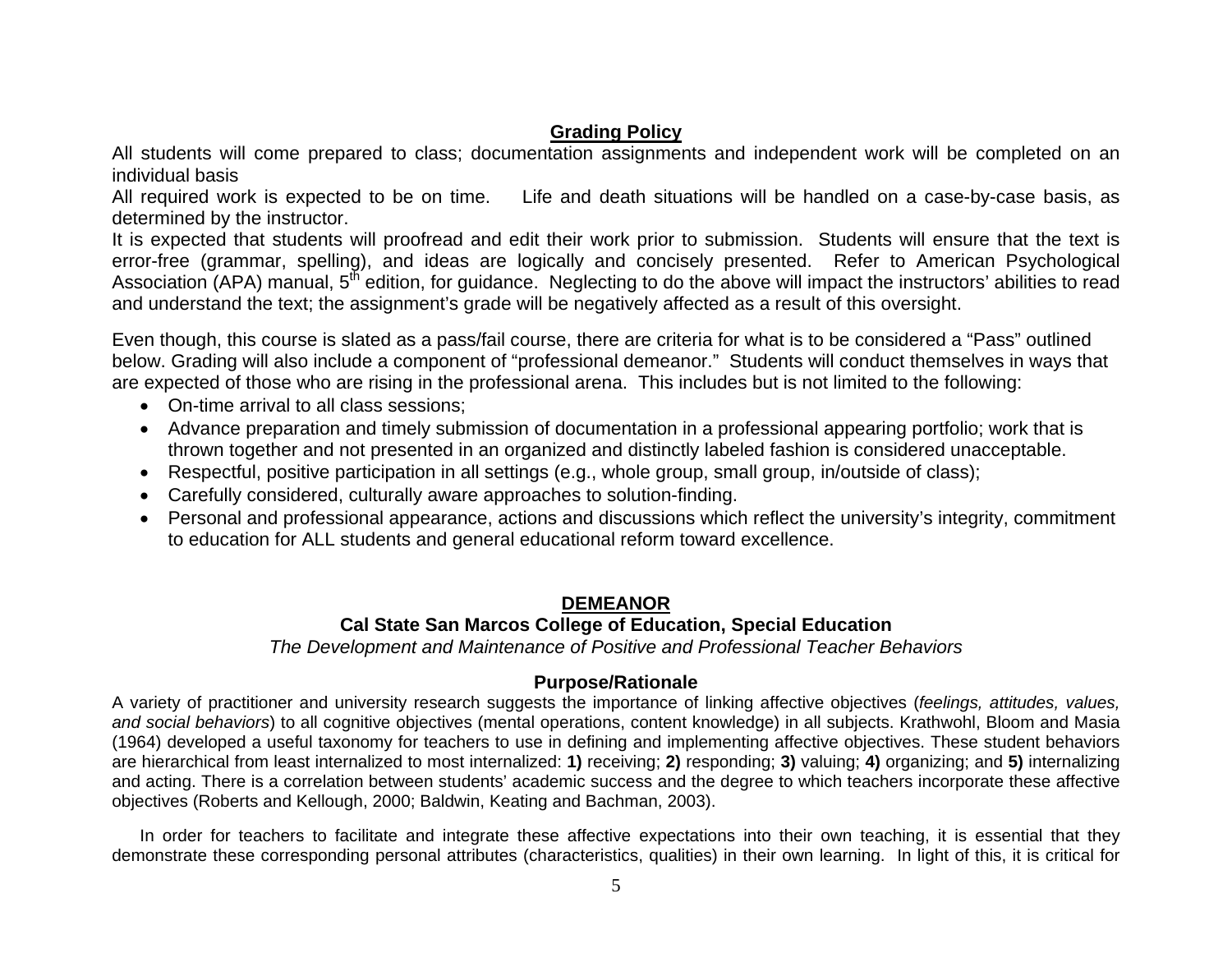pre-service teachers to be given an overall dispositional model (a range of these personal attributes) that can be used by them, as future teachers, and that illustrates the importance of and encourages the practice of these attributes. This dispositional model generally reflects the high expectations of quality teaching such as enthusiasm, positive attitudes, positive interactions and supportive interpersonal relationships within the teaching environment. In sum, there exists a general consensus within the educational community at CSUSM that these attributes are considered highly desirable professional qualities in teachers (with an obvious range of individual manifestations) that will assist in promoting successful teaching and learning outcomes (Stone, 2002; McEwan, 2002; Dewey, 1910).

### **Generally Accepted Attributes of Highly Effective Teachers**

*(as seen in CSUSM pre-service programs)* (Roberts and Kellough, 2000; Stone, 2002; McEwan, 2002; Baldwin, Keating and Bachman, 2003; Johnson and Johnson, 1994; COE Mission Statement, 1997)

- 1. **General classroom attendance, promptness, and participation:** is on time, respects time boundaries (breaks, etc.), regularly attends class, and actively participates.
- 2. **Attention to classroom discussion protocols** (per Epstein's Five Stage Rocket)**:** respects time limitations, recognizes and respects the perspectives of fellow classmates, gives wait time, listens actively, uses non-interruptive skills, mediates disagreements by working to understand others' perspectives and finding common ground, genuinely encourages all to participate.
- 3. **Social and cooperative skills (as illustrated in cooperative projects)**: assumes responsibility of one's roles, is open to consensus and mediation, effectively communicates ideas, attends group meetings, is dependable, respects others' ideas, expects quality work from self and colleagues, manages time effectively, uses organizational skills and leadership skills, is assertive but not aggressive, uses reflection as a means of evaluation, motivates and offers positive reinforcement to others.
- 4. **Attention to assignments:** meets time deadlines, produces quality products, responds cooperatively to constructive criticism, uses rubrics or other stipulated criteria to shape an assignment, prioritizes tasks and performs/supervises several tasks at once.
- 5. **General classroom demeanor:** is professional, creative, kind, sensitive, respectful, has a sense of humor, is supportive of fellow classmates and instructors; recognizes others' perspectives as valid and works to include all "voices" in the classroom; is aware of and responsive to issues and behaviors that might marginalize colleagues in the classroom.
- 6. **Flexibility:** is responsive when reasonable adjustments to the syllabus, curriculum, schedule, and school site assignments become necessary (common to the educational arena); can work through frustrations by problem-solving with others and not letting emotional responses dominate or impair thinking; "bounces" back easily; can work calmly under stress.
- 7. **Openness to and enthusiasm for learning:** can engage with a variety of educational ideas with an open mind and a sense of exploration; demonstrates passion for and meta-cognition of learning across the curriculum and within discipline areas; takes advantage of learning opportunities and seeks out additional opportunities for learning.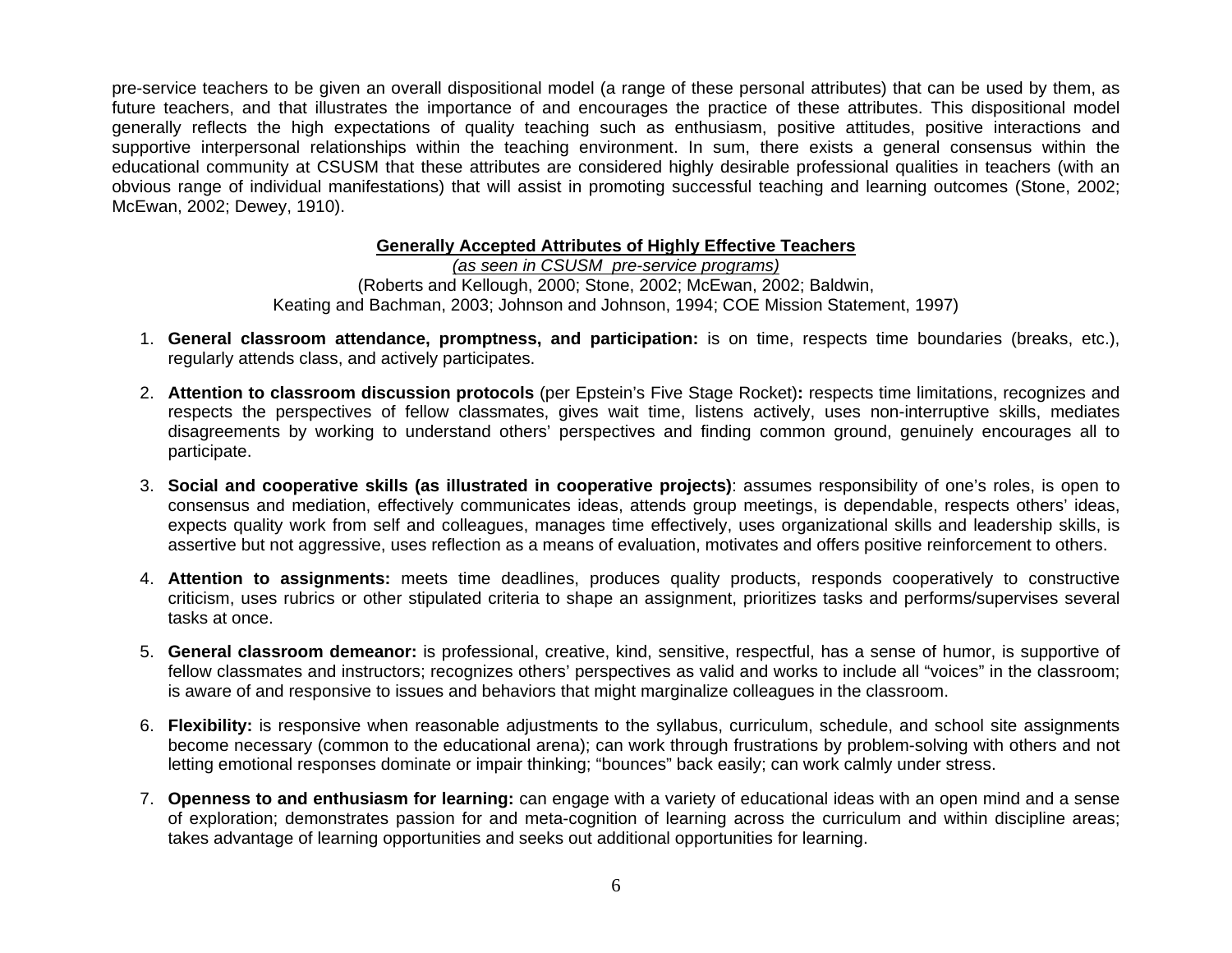## **AUTHORIZATION TO TEACH ENGLISH LEARNERS COMPETENCIES**

| <b>PART 1: LANGUAGE STRUCTURE</b><br>AND FIRST- AND SECOND-LANGUAGE<br><b>DEVELOPMENT</b>                                                    | <b>PART 2:</b><br><b>METHODOLOGY OF</b><br><b>BILINGUAL ENGLISH LANGUAGE</b><br>DEVELOPMENT, AND CONTENT<br><b>INSTRUCTION</b> | <b>PART 3: CULTURE AND</b><br><b>CULTURAL DIVERSITY</b>                                                |
|----------------------------------------------------------------------------------------------------------------------------------------------|--------------------------------------------------------------------------------------------------------------------------------|--------------------------------------------------------------------------------------------------------|
| I. Language Structure and Use: Universals and<br>Differences (including the structure of English)                                            | I. Theories and Methods of Bilingual<br><b>Education</b>                                                                       | I. The Nature of Culture                                                                               |
| A. The sound systems of language (phonology)<br><b>B.</b> Word formation (morphology)                                                        | A. Foundations<br>B. Organizational models: What works for<br>whom?                                                            | <b>A.</b> Definitions of culture<br><b>B.</b> Perceptions of culture                                   |
| C. Syntax                                                                                                                                    | C. Instructional strategies                                                                                                    | C. Intragroup differences (e.g.,<br>ethnicity, race, generations,<br>and micro-cultures)               |
| D. Word meaning (semantics)                                                                                                                  | <b>II. Theories and Methods for Instruction</b><br>In and Through English                                                      | <b>D.</b> Physical geography and its<br>effects on culture                                             |
| E. Language in context                                                                                                                       | A. Teacher delivery for both English<br>language development and content<br>instruction                                        | E. Cultural congruence                                                                                 |
| F. Written discourse                                                                                                                         | B. Approaches with a focus on English<br>language development                                                                  | II. Manifestations of Culture:<br><b>Learning About Students</b>                                       |
| G. Oral discourse                                                                                                                            | C. Approaches with a focus on content<br>area instruction (specially designed<br>academic instruction delivered in<br>English) | A. What teachers should learn<br>about their students                                                  |
| H. Nonverbal communication                                                                                                                   | D. Working with paraprofessionals                                                                                              | <b>B.</b> How teachers can learn about<br>their students                                               |
| II. Theories and Factors in First- and Second-<br><b>Language Development</b>                                                                | III. Language and Content Area<br><b>Assessment</b>                                                                            | C. How teachers can use what<br>they learn about their students<br>(culturally-responsive<br>pedagogy) |
| A. Historical and current theories and models of<br>language analysis that have implications for<br>second-language development and pedagogy | A. Purpose                                                                                                                     | <b>III. Cultural Contact</b>                                                                           |
| B. Psychological factors affecting first- and<br>second-language development                                                                 | <b>B.</b> Methods                                                                                                              | A. Concepts of cultural contact                                                                        |
| Socio-cultural factors affecting first- and<br>С.<br>second-language development                                                             | C. State mandates                                                                                                              | individual<br><b>Stages</b><br>of<br>cultural<br>contact                                               |
| Pedagogical factors affecting first- and<br>D.<br>second-language development                                                                | <b>D.</b> Limitations of assessment                                                                                            | C. The dynamics of prejudice                                                                           |
| E. Political factors affecting first- and second-<br>language development                                                                    | E. Technical concepts                                                                                                          | <b>Strategies</b><br>D.<br>for<br>conflict<br>resolution                                               |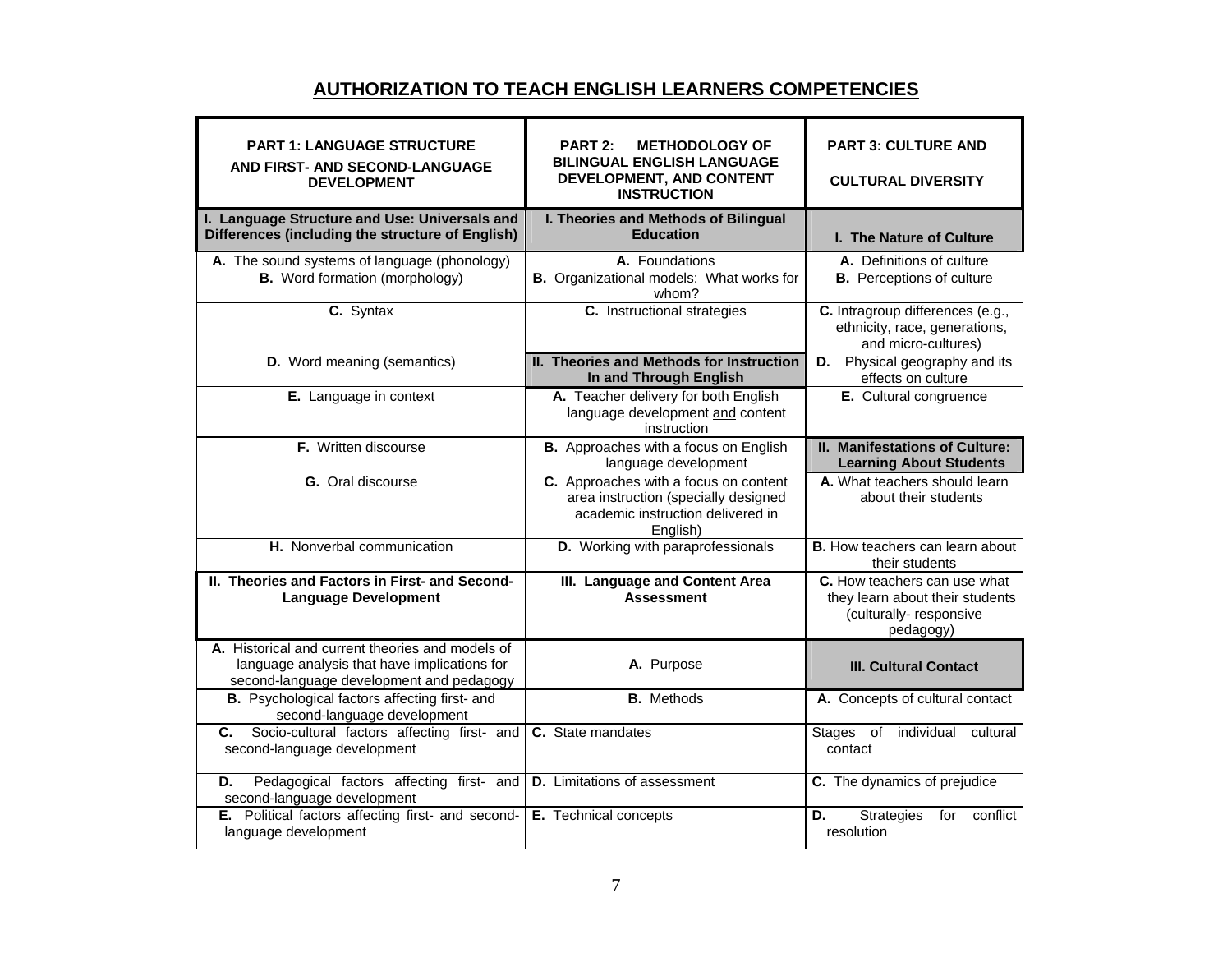### **Resources worth Having in your Professional Library**

Borich, Gary D. (1999). Observation Skills for Effective Teaching. (3<sup>rd</sup> ed.). Upper Saddle River, NJ: Prentice-Hall. [shared with EDSS 530, Professor Keating]

Callahan, Joseph F., Leonard H. Clark, and Richard D. Kellough. (1998). *Teaching in the Middle and Secondary*  Schools. (7<sup>th</sup> ed.). Upper Saddle River, NJ: Merrill.

Choate, J.S. (2000). *Successful Inclusive Teaching*. (3rd ed.). Needham Heights, MA: Allyn and Bacon. [shared with all courses in the program]

Course Website: http://courses.csusm.edu (WebCT used for online coursework and communications)

Rethinking Schools. (1994). *Rethinking Our Classrooms,* Volume 1. (ROC)

Villa, R., and Thousand, J. (1995). *Creating an Inclusive School.* Alexandria, VA: Association for Supervision and Curriculum Development

### **Other Valuable Texts/Books to Read and Own**

- 1. Gardner, Howard. (2000). *Intelligence Reframed: Multiple Intelligences for the 21st Century.* Basic Books.
- 2. Gruwell, Erin. (1999). *The Freedom Writers Diary*. Doubleday.
- 3. Kohn, Alfie. (1996). *Beyond Discipline: From Compliance to Community*. Association for Supervision and Curriculum.
- 4. Marzano, Robert J. (2000) *Transforming Classroom Grading.* Association for Supervision & Curriculum Development.
- 5. Pipher, Mary. (1995). *Reviving Ophelia: Saving the Selves of Adolescent Girls.* Ballantine Books.
- 6. Pollack, William S. and Mary Pipher. (1999) *Real Boys: Rescuing Our Sons from the Myths of Boyhood*. Owl Books.
- 7. Rose, Mike*.* (1996). *Possible Lives.* Penguin.
- 8. Tomlinson, Carol Ann. (2001). *How to Differentiate Instruction in Mixed-Ability Classrooms.* Association for Supervision & Curriculum Development.
- 9. Fried, Robert L. (1995). *The Passionate Teacher*. Boston, MA: Beacon Press.
- 10. Nelson, J., Lott, L., & Glenn, H.S. (1997). *Positive Discipline in the Classroom.*
	- $(2^{nd}$  ed.). Rocklin, CA: Prima Publishing.
- 11. Palmer, Parker. *The Courage to Teach*